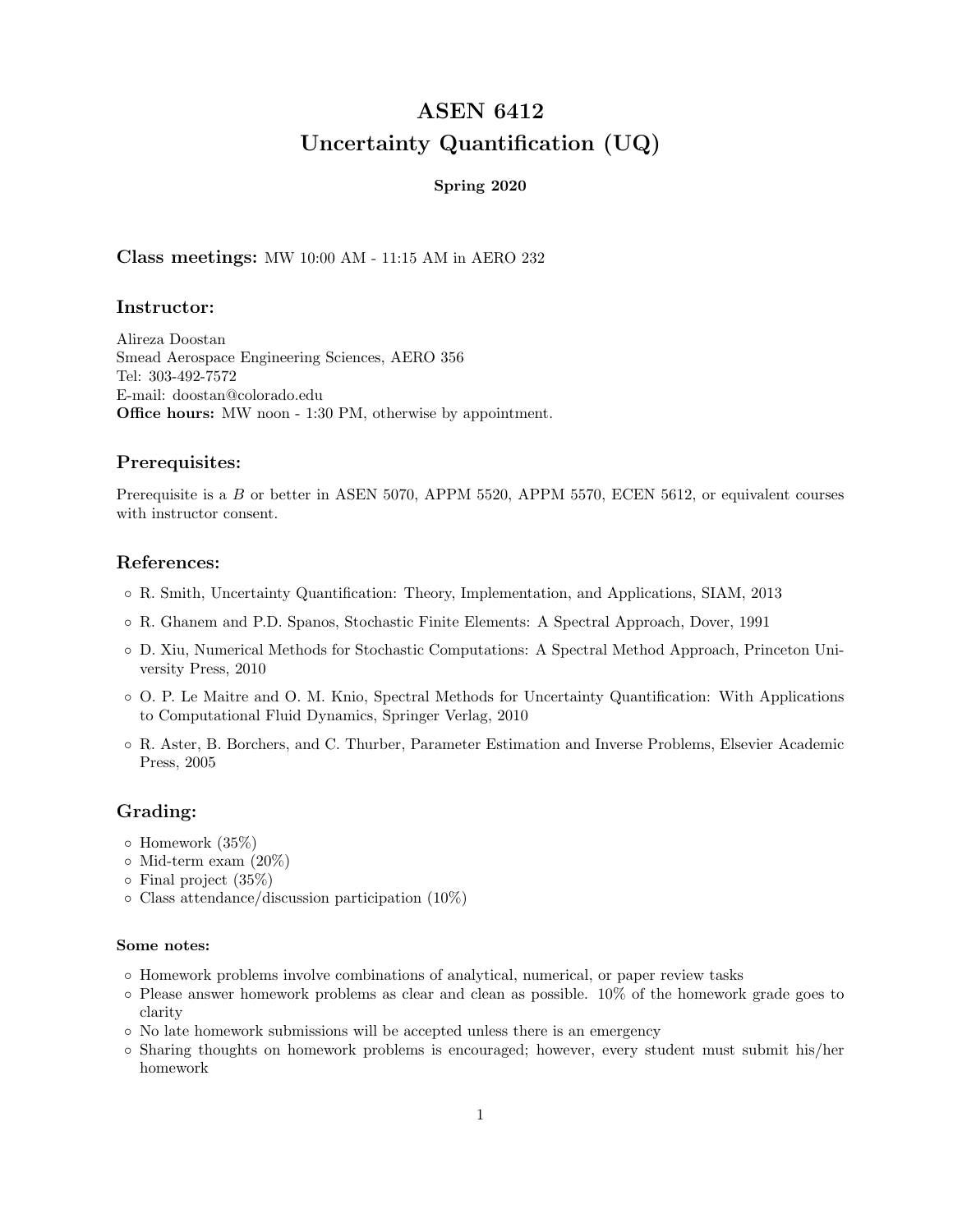## Course objectives:

This course will provide an introduction to recent techniques for representation and propagation of uncertainty in PDE/ODE-based systems. Students will be exposed to the state-of-the-art techniques for simulation of random processes as well as numerical solution of stochastic PDEs/ODEs. A number of case studies from computational solid and fluid mechanics will be discussed.

## Course content (tentative):

- Review of basic probability: Probability space, random variables, vectors, and processes
- Convergence of random sequences
- Simulation of random variables: Inversion- and rejection-based techniques
- Karhunen-Loeve expansion
- Simulation of Gaussian and non-Gaussian random vectors
- Simulation of Gaussian and non-Gaussian random processes
- Solution of stochastic PDEs/ODEs via Monte Carlo techniques Standard sampling, Latin Hypercube sampliung, and importance sampling
- Solution of stochastic PDEs/ODEs via Multi-level Monte Carlo technique
- Polynomial chaos and generalized polynomial chaos expansions
- Tensor-product and Smolyak sparse grids
- Solution of stochastic PDEs/ODEs via sparse-grid collocation
- Application of Deep Neural Networks (DNNs) in UQ
- Application of model reduction techniques in UQ (low-rank, sparse, and multi-fidelity) techniques

### Some university policies:

Accommodation For Disabilities: If you qualify for accommodations because of a disability, please submit to your professor a letter from Disability Services in a timely manner (for exam accommodations provide your letter at least one week prior to the exam) so that your needs can be addressed. Disability Services determines accommodations based on documented disabilities. Contact Disability Services at 303-492-8671 or by e-mail at dsinfo@colorado.edu. If you have a temporary medical condition or injury, see [Temporary](http://www.colorado.edu/disabilityservices/students/temporary-medical-conditions) [Injuries guidelines](http://www.colorado.edu/disabilityservices/students/temporary-medical-conditions) under the Quick Links at the [Disability Services website](http://www.colorado.edu/disabilityservices/) and discuss your needs with your professor.

Religious Holidays: Campus policy regarding religious observances requires that faculty make every effort to deal reasonably and fairly with all students who, because of religious obligations, have conflicts with scheduled exams, assignments or required attendance. In this class, you must let the instructors know of any such conflicts within the first two weeks of the semester so that we can work with you to make reasonable arrangements. See [campus policy regarding religious observances](http://www.colorado.edu/policies/observance-religious-holidays-and-absences-classes-andor-exams) for full details.

Policy Regarding Classroom Behavior: Students and faculty each have responsibility for maintaining an appropriate learning environment. Those who fail to adhere to such behavioral standards may be subject to discipline. Professional courtesy and sensitivity are especially important with respect to individuals and topics dealing with differences of race, color, culture, religion, creed, politics, veteran's status, sexual orientation, gender, gender identity and gender expression, age, disability, and nationalities. Class rosters are provided to the instructor with the student's legal name. I will gladly honor your request to address you by an alternate name or gender pronoun. Please advise me of this preference early in the semester so that I may make appropriate changes to my records. For more information, see the policies on classroom behavior and the student code.

Discrimination and Harassment: The University of Colorado Boulder (CU-Boulder) is committed to maintaining a positive learning, working, and living environment. CU-Boulder will not tolerate, both in-class and outside of class, acts of sexual misconduct, discrimination, harassment or related retaliation against or by any employee or student. CU's Sexual Misconduct Policy prohibits sexual assault, sexual exploitation,